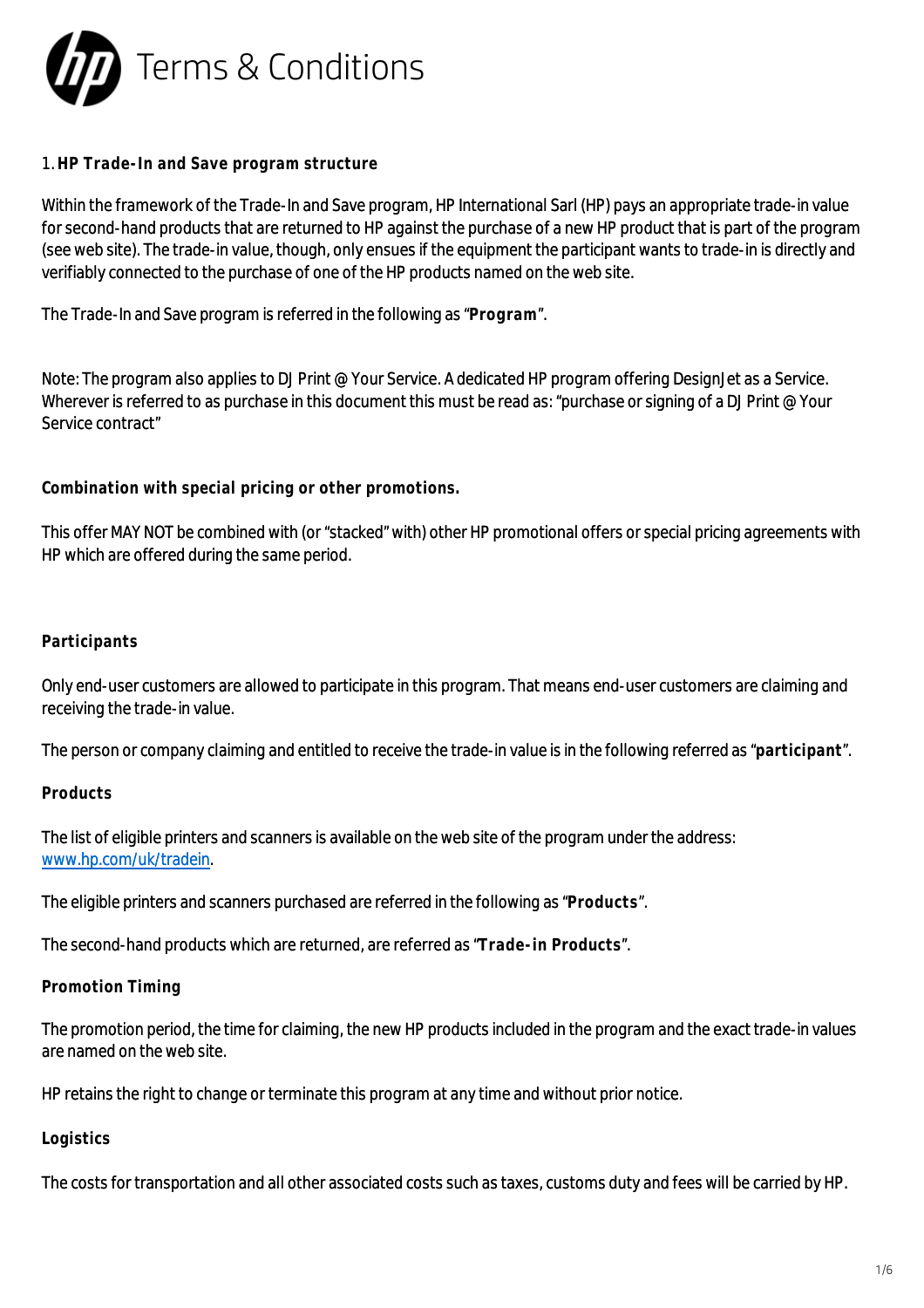

**Offer requests**

The participant can obtain information about the program and get a trade-in offer on the web site at [www.hp.com/uk/tradein](http://www.hp.com/uk/tradein).

### 2. **Program rules and requirements**

HP products purchased outside the EU are not authorised for participation

The participant can claim the trade-in value only once for each new eligible HP product purchased. The participant accepting these program terms and conditions must be the one making the trade-in claim. The trade-in value is transferred to the participant as specified on the web by the participant.

The bank account details provided during registration and the bank account holder's address must match with the address on the invoice provided during registration.

Only new HP products are allowed to take part in the program. Demonstration products as well as remarketing or used products are excluded from the program.

This is a one-for-one and like-for-like product trade-in only. The participant must purchase one eligible HP product, and trade-in one HP or non-HP product to qualify. The trade-in product must be of the same category type as the purchased product.

Only mainland applications are valid.

#### 3. **Program steps and timing**

Purchase an eligible HP product before 31/07/2022 and trade-in an eligible trade-in product of any brand in working condition.

Applications in the program to get the trade-in value for the trade-in product must be submitted no later than 30 days after the date of purchase.

All incomplete claims will be automatically rejected. If incomplete, they must be completed and resubmitted to be processed. A claim is considered incomplete if it matches one or more of the following criteria:

- $\Box$  Any missing information requested on the claim form, for example: serial number of the new product(s) purchased,
- $\Box$  proof of purchase or subscription contract documents with valid purchase date and valid product(s).
- $\sqrt{V}$  Valid trade-in product(s) not shipped within the 30 days limit.

#### 4. **Trade-in agreement**

The participant can claim the trade-in value via the program web. By accepting the trade-in agreement, the participant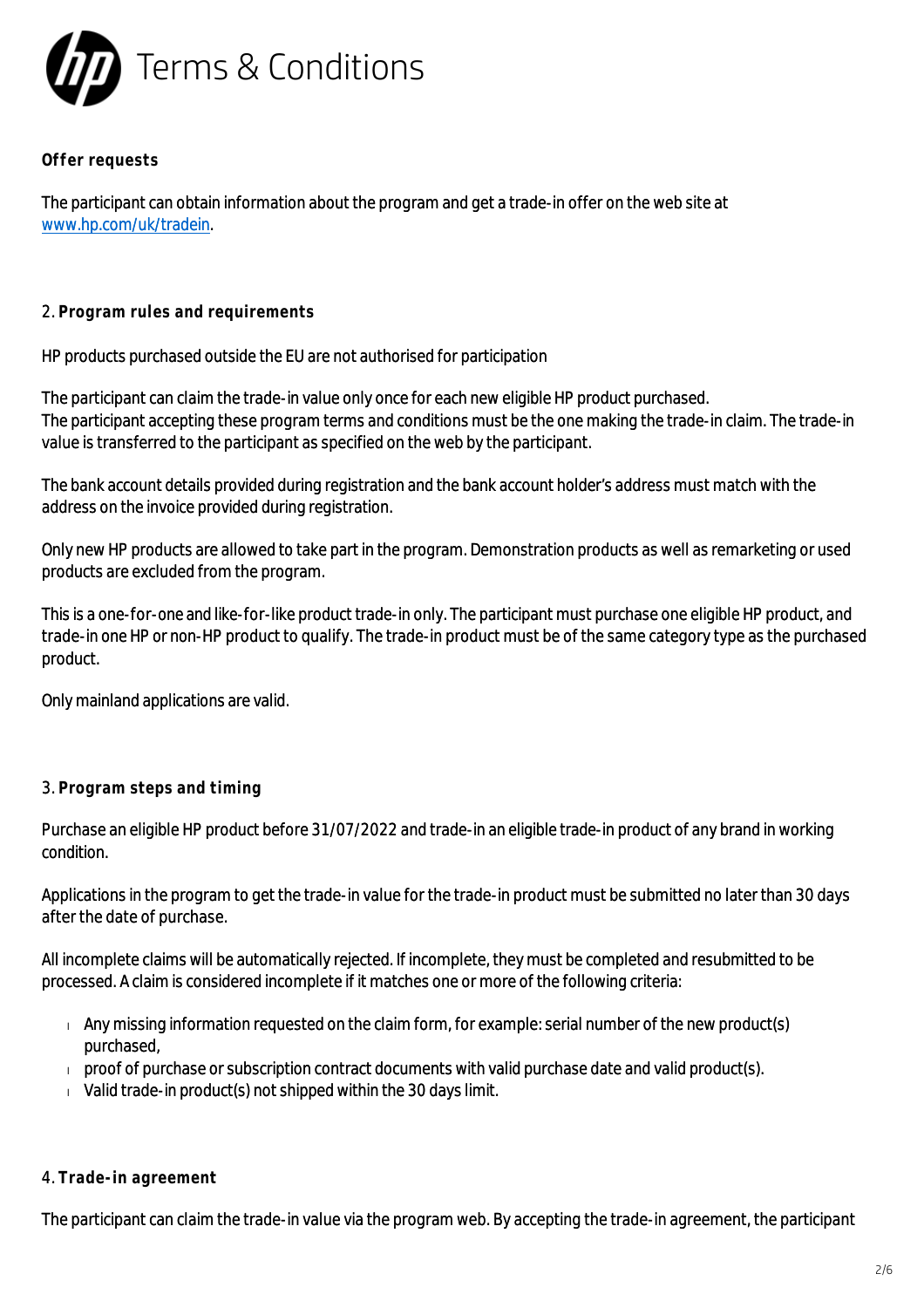

warrants that all trade-in product(s) have been owned by the participant for at least 6 months and has been used in the participant's business.

The participant must warrant that they hold legal title to the trade-in product(s), free of liens or security interest, his ownership is not subject to the rights of third parties and has the legal right to transfer the trade-in product(s) to HP.

The participant warrants that the trade-in product is free of any restrictions or encumbrances, including third-party software which may not be transferred or for which royalties are due.

The trade-in agreement between HP and the participant is achieved through the acceptance of the terms and conditions in the web registration.

Trade-in agreements that contain false statements cannot be processed. HP reserves the right to delay payment, and / or review all claims that require investigation due to suspicious activity.

### 5. **Proof of purchase of the new HP product**

The order will be cancelled if the proof of purchase or subscription contract is not received. The proof of purchase or subscription contract has to be updated with the web registration.

The proof of purchase or subscription contract of the new HP product must contain the following information:

- Name and address of the end-user customer
- $\blacksquare$  Name and address of the HP reseller or financing company, in accordance with the statement on the letterhead
- Model and serial number of the new HP product

A confirmation email with a claim number will be sent once the claim is submitted, with instructions on the next steps of the process. This email should be printed out and a record saved. The claim number must be referenced on all questions relating to this program.

In addition to the invoice for the purchased product, HP reserves the right to request from the customer further evidence of purchase and/or ownership (e.g. photo of the serial number label, barcodes,...)

#### 6. **Terms and requirements for the trade-in products**

The trade-in values as indicated by HP only apply for trade-in products that are ready for operation. The trade-in product(s) must be returned complete, in good working condition and with all accessories belonging to it.

Before returning the product(s) to HP all data stored on the product must be deleted. After the return of the product(s) to HP, no recovery of data shall be possible. HP will not be liable for the loss of data saved on the product. HP will in no way be responsible for the risk if any undeleted data gets into the hands of a third party.

Trade-in products returned to HP must not be contaminated with biological, chemical or radioactive materials.

Printers being traded in must be capable of printing a test page. All accessories belonging to it e.g. ink and toner cartridges, must be included.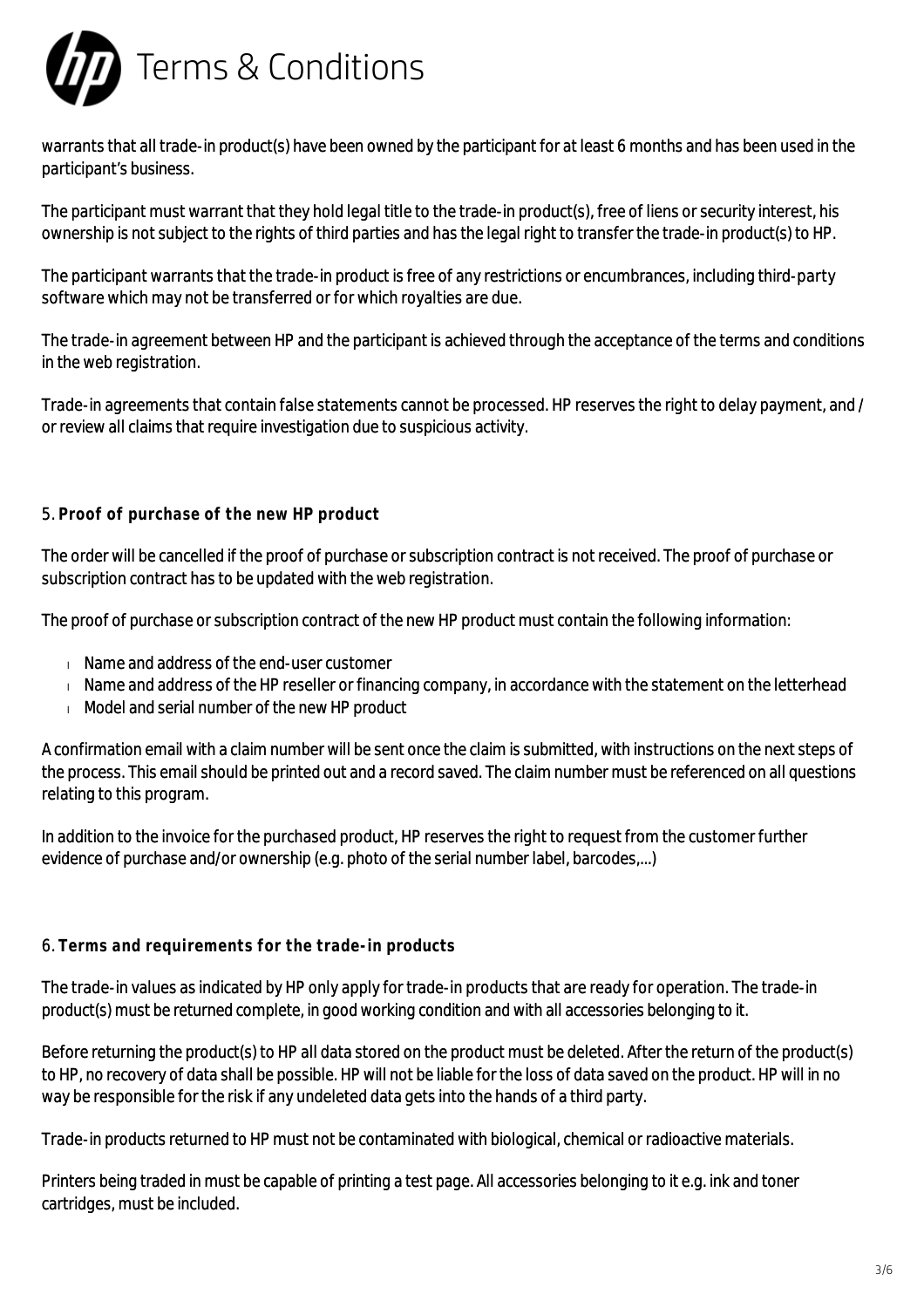

## 7. **Trade-In Value terms**

The trade-in value is paid by HP to the participant. The payment will be made by electronic bank transfer within 45 days after receipt of the trade-in product at our test centre.

Payments can only be made within a valid bank account within United Kingdom.

In the event of either incorrect payments made by HP (for example following a false or erroneous claim by the participant), then following not less than 28 days prior written notice from HP, the participant shall repay or reimburse any such incorrect payments. The customer agrees to hold HP free from the responsibility for any liability, claims, damages and tax liabilities that might arise in such circumstances.

### 8. **Logistics**

The trade-in product(s) must be located in the country the participant is claiming the trade-in value.

The participant is responsible for the de-installation of the trade-in product(s) and must properly prepare the trade-in product(s) for shipment. HP will pay for shipping (use of the HP shipping label provided is required) and recycling of eligible trade-in product(s).

To ensure receipt of the trade-in product(s) above, it is very important to package the trade-in product(s) properly according to the following packing instructions:

- $\Box$  The trade-in product(s) should be packed in a sturdy cardboard box suitable for shipping.
- $\blacksquare$  The shipping label provided by HP during web registration has to be attached to the outside of the package. To secure the label, clear shipping tape has to be used. It is important to attach the HP shipping label as it will be used for processing the application and the trade-in product(s).

HP is not responsible for paying for proper packaging to ship the trade-in product(s).

The trade-in product(s) to be collected must be packed ready for shipment and needs to be packed on pallets if its weight exceeds 75 kg. The trade-in reference number must be clearly visible on the outside of the packaging. The shipping label must be attached in a way that it is easy to read and cannot be lost. The collection must be carried out from the entrance door on the ground floor.

On the agreed date, HP will dispatch a carrier to the address stated by the participant in the web registration. If it is not possible for the HP carrier to come on the agreed date, the carrier will contact the participant to agree a new date. If the trade-in product(s) are not ready for pick-up on the agreed date and the HP carrier has to come again on another day, the participant will be charged the incurred additional cost.

The period between acceptance of offer and actual pick-up of the trade-in product must not exceed 30 working days.

HP will only pick-up the trade-in product(s) within the respective national boundaries.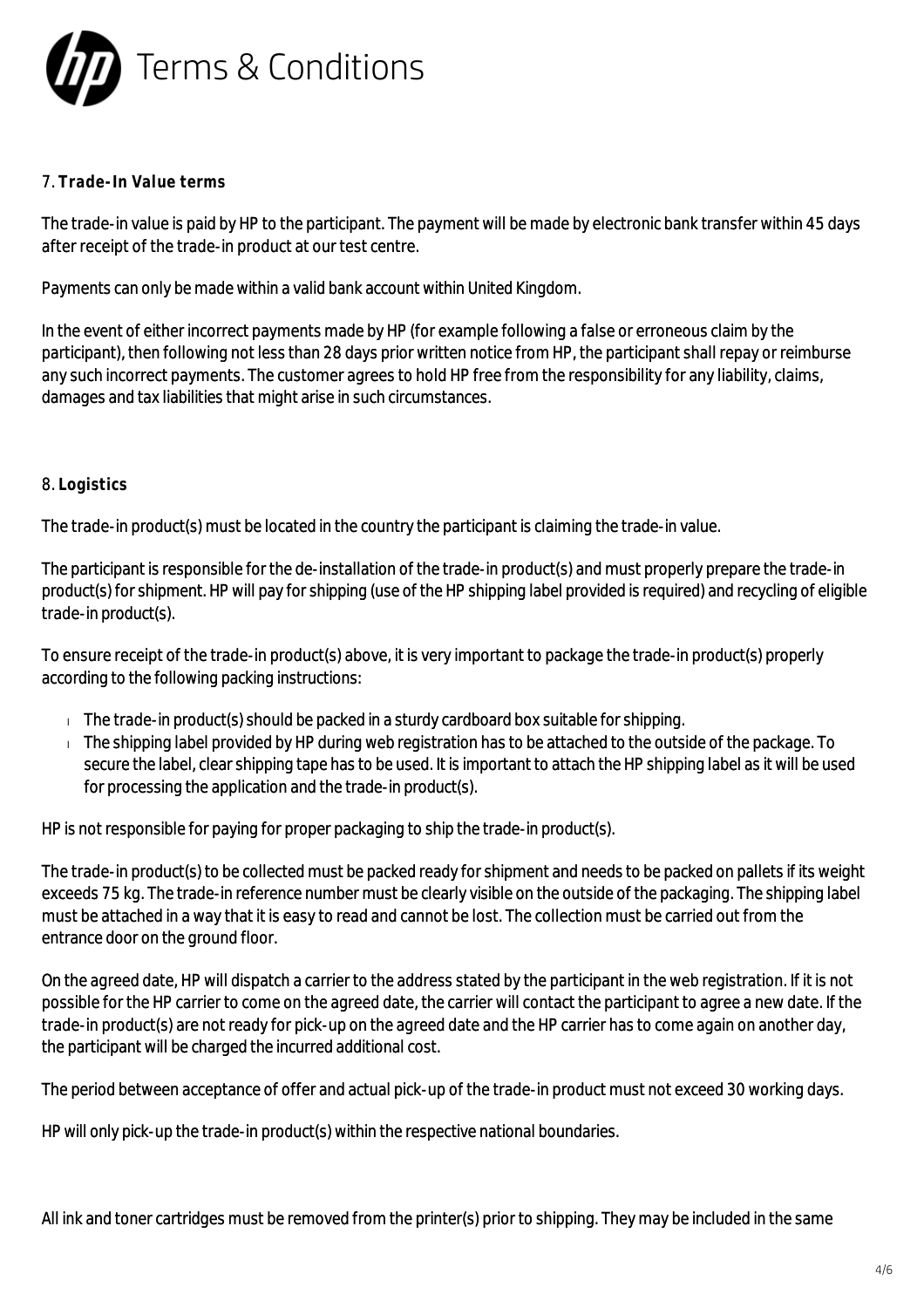

package as the trade-in product(s), but they must be wrapped and bagged separately.

9. **Transfer of ownership and risk**

The ownership of the trade-in product will be transferred to HP upon handover of the product to the carrier.

The delivery of the trade-in product to HP's designated carrier shall be final and effective to transfer title of such product to HP's handling house free and clear of all liens and encumbrances.

### 10. **Non-return of trade-in product(s)**

Trade-in products defined in the web registration under the program must be handed over to HP to qualify. After collection, no trade-in product (including accessories) can be returned again to the participant. These goods remain the property of HP.

# 11. **Returning an incorrect trade-in product**

If a trade-in product other than that stated in the web registration has been placed ready for collection and / or carried to the test centre, HP is entitled to charge the participant the incurred costs for the return, in so far as the mistake was not obvious for HP.

#### 12. **Non-compliance with the program terms**

The trade-in product(s) must match the details provided during the registration process. If they do not match, HP reserves the right not to pay any trade-in value or to debit the difference in trade-in value between the stated and actually received trade-in product where the trade-in value of the incorrect product is less.

# 13. **Disposal**

HP warrants environmentally friendly disposal of trade-in products. The trade-in product is disposed within the EU and may not remain within the national boundaries within which the participant took part in the program.

#### 14. **Invoicing**

This program requires the acceptance of a self billing invoice by the participant. To ensure consistent and valid invoicing, HP creates a proposed self billing invoice on behalf of the participant and sends it to the participant for acceptance. Once the proposed self billing invoice is accepted by the participant HP will make the respective payment and issue a final corresponding invoice.

A failure to send a valid acceptance of the proposed self billing invoice will result in the participant claim being rejected and invalidates the participant's participation in the program.